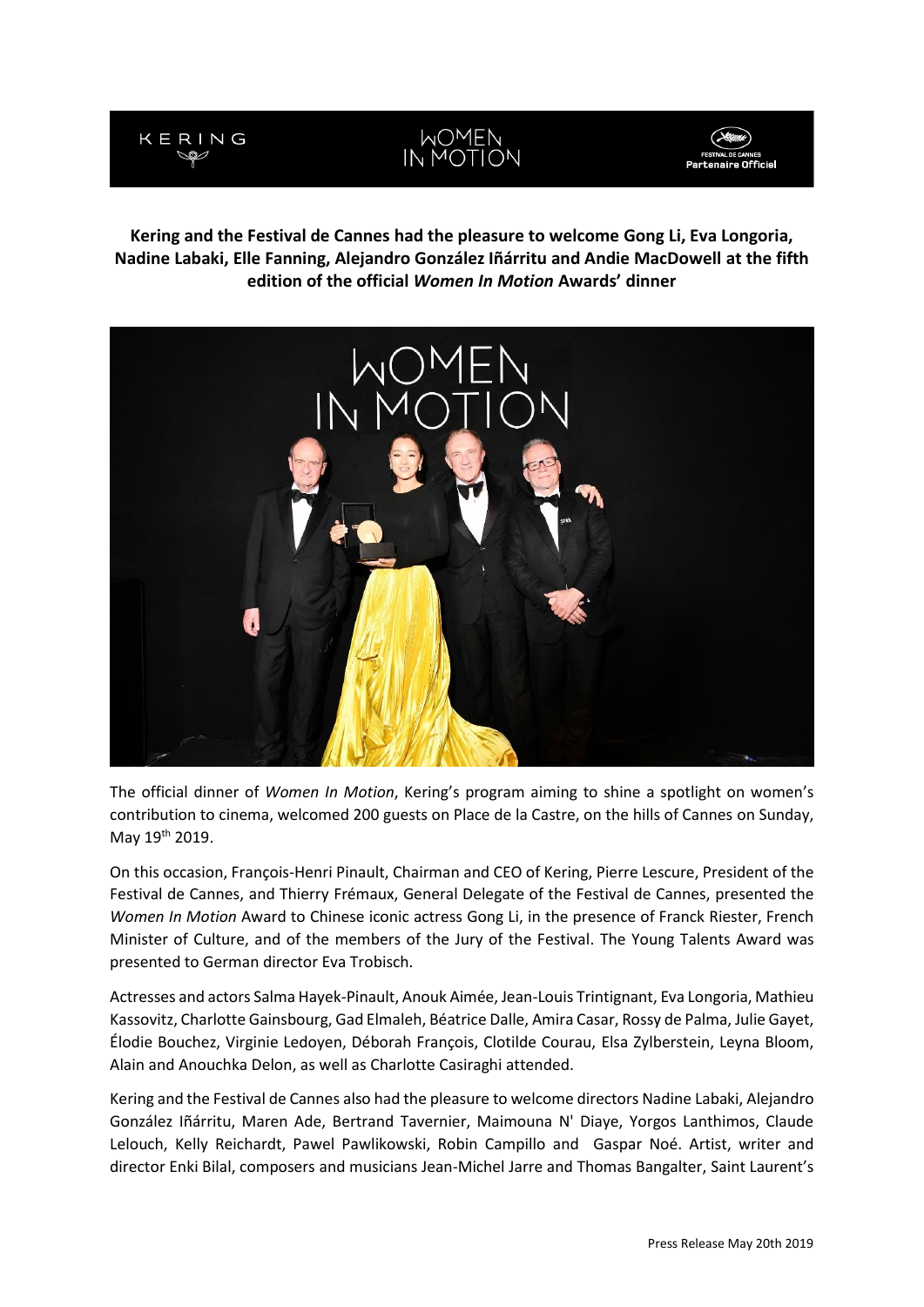artistic director Anthony Vaccarello, models Toni Garrn, Mica Argañaraz, and Anja Rubik, as well as influencer Camila Coelho attended as well.



Salma Hayek-Pinault



Elle Fanning Alejandro González Iñárritu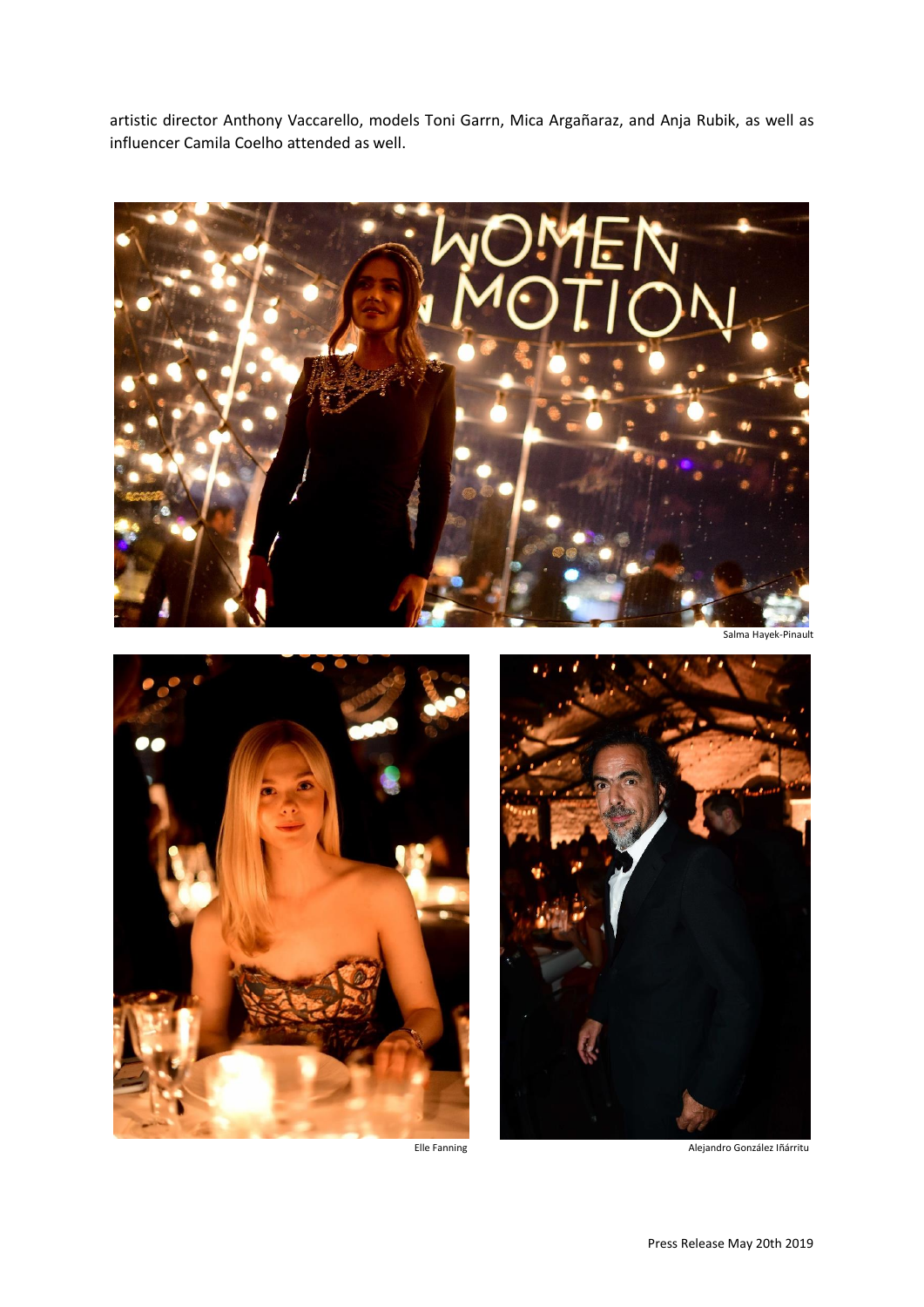







Eva Longoria

**All the [photos](https://press.womeninmotion.com/kering-and-the-festival-de-cannes-will-present-the-fifthnbspwomen-in-motion-award-to-actress-gong-linbspbr/) and [b-roll of the ceremony](https://press.womeninmotion.com/prix-diner-2019-2/) can be downloaded in high definition on the** *[Women In Motion](https://press.womeninmotion.com/prix-diner-2019/)* **Pressroom.**

**About** *Women In Motion***, a Kering initiative**